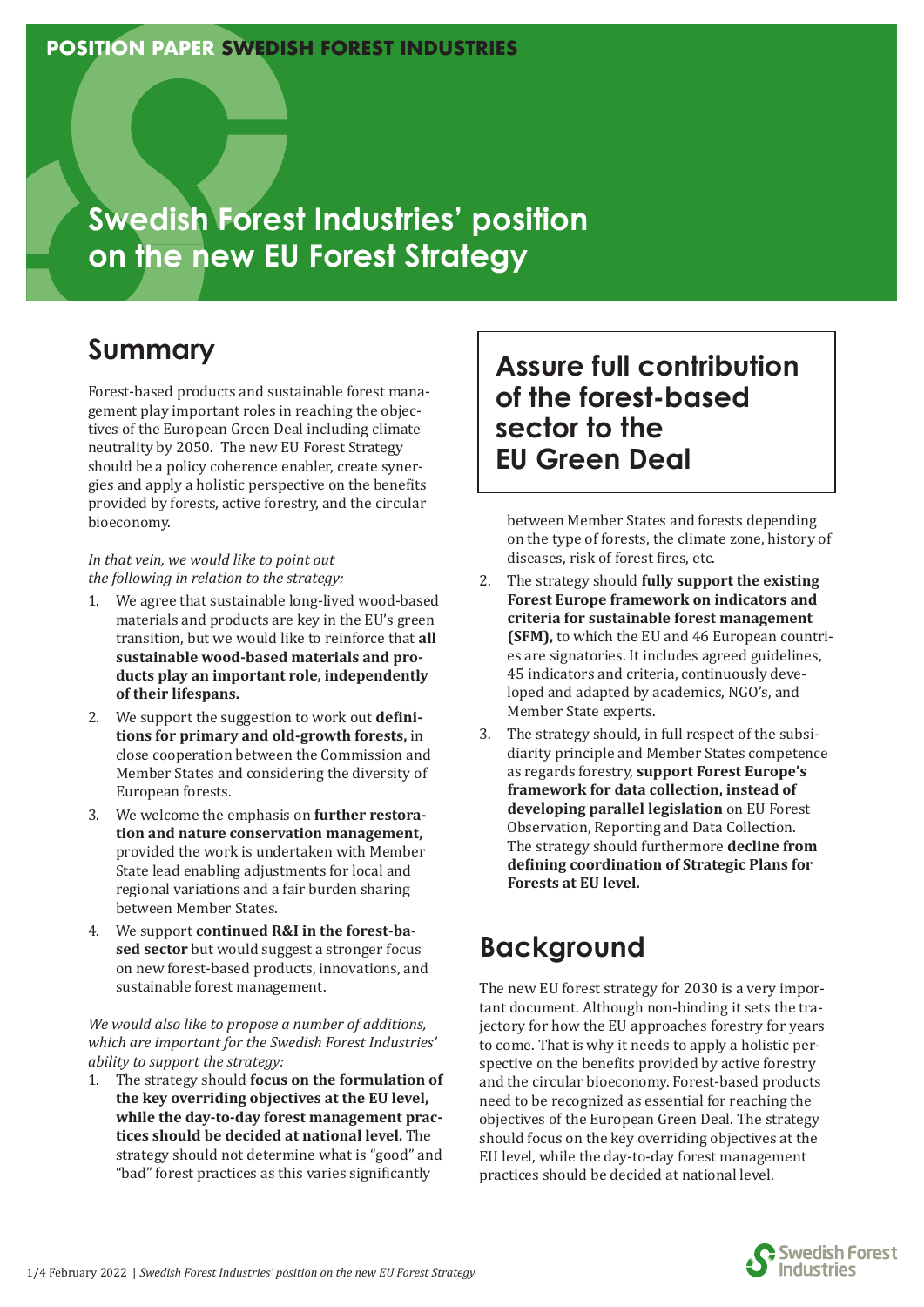## **Detailed comments on separate sections of the new EU Forest Strategy**

#### **SECTION 2:**

**Supporting the socio-economic functions of forests for thriving rural areas and boosting forest-based bioeconomy within sustainability boundaries**

The strategy states that "Sustainably-produced and long-lived wood-based products can help to achieve climate neutrality by storing carbon and substituting fossil-based materials, in particular through their embodied carbon add to carbon removal that otherwise takes place through biological processes". The Swedish Forest Industries fully agree with this statement, but would like to expand it, since **all sustainable wood-based materials and products play an important role in the green transition, independently of their lifespans.**

All different wood-based products are important in climate change mitigation, providing carbon storage and/or substitution, displacing fossil resources. Products of a shorter lifetime also contribute towards a more low-carbon and circular economy and are important products for our welfare and health demonstrated by products such as packaging material, toilet paper, diapers, sanitary pads and tampons.

When practicing SFM, **the whole tree is used in a**  resource efficient way in integrated value-chains, resulting in both long- and short-lived products being produced simultaneously. To produce high-quality wood suitable for construction, the forest must be thinned. The small-diameter wood from these thinnings, as well as the side-streams from production of long-lived products, are used to produce pulp, paper, board, and energy. **Different products should therefore not be put against each other,** as they are complementary.

**As for the principle of cascading, it is a sound and essential principle for the forest-based sector and already a market-based reality. Cascading use should not be regulated at the EU level,** as forest-based value chains differ between and within the Member States, they vary and develop in content and efficiency over time. The "correct use" of raw material is therefore difficult to define in a way that suits all forests and all Member States and would risk hamper innovation and investments in the bioeconomy.

Initiatives on promoting non-wood forest-based bioeconomy through different collaboration and cooperation programs are positive and can be of importance in rural areas and for the local economy, especially regarding nature tourism. It is important to always involve the forest owners in any such actions or initiatives. The same goes for initiatives to develop skills.

#### **SECTION 3:**

**Protecting, restoring and enlarging EU's forests to combat climate change, reverse biodiversity loss and ensure resilient and multifunctional forest ecosystems**

The Swedish Forest Industries agree with the objective set in the introduction of this section, namely that **the forests need to be resilient and adaptable to continue to deliver ecosystem services and socio-economic and environmental functions.**

Given the great variety of forest types, owners, management traditions and nature types in Europe, **each country and its forest owners are best suited**  to choose and adapt specific management measu**res,** while respecting overall forest and environmental objectives.

*Against this background we have the following comments/suggestions:*

#### **Primary and old growth forest**

The protection of forests is an important and integrated part of forest and environmental policy in most Member States. In Sweden, the area of voluntary forest set asides, made by forest owners without any payment from the state, is even bigger than the total area of formally protected productive forest land. The proposal to put all primary and old growth forests under strict legal protection requires relevant, accepted, and reasonable definitions of the two concepts. This is, however, not the situation today. **We therefore support the suggestion in the strategy to work out**  definitions for primary and old-growth forests in **close cooperation with Member States taking into consideration the diversity of European forests.** 

It is important to remember that the protection of old forests is an action for biodiversity purposes, but not for climate change mitigation. Old forests act of course as a carbon stock, but not as a carbon sink, as with the ageing of trees and the closing of forest canopies, forests' growth and capacity to remove carbon declines<sup>1</sup>. Instead, **the most effective way to mitigate climate change is to increase forest growth and to use the biomass to produce wood-based products which can substitute fossil-based materials and energy.** Using old forests as a carbon stock also includes a risk as the stored carbon will be emitted if the forest is affected by a fire, a storm felling or other disasters.

1 e.g., Pugh et al. 2020: Role of forest regrowth in global carbon sink dynamics, (PNAS), Gundersen et al. 2021: Old-growth forest carbon sinks overestimated, (Nature).

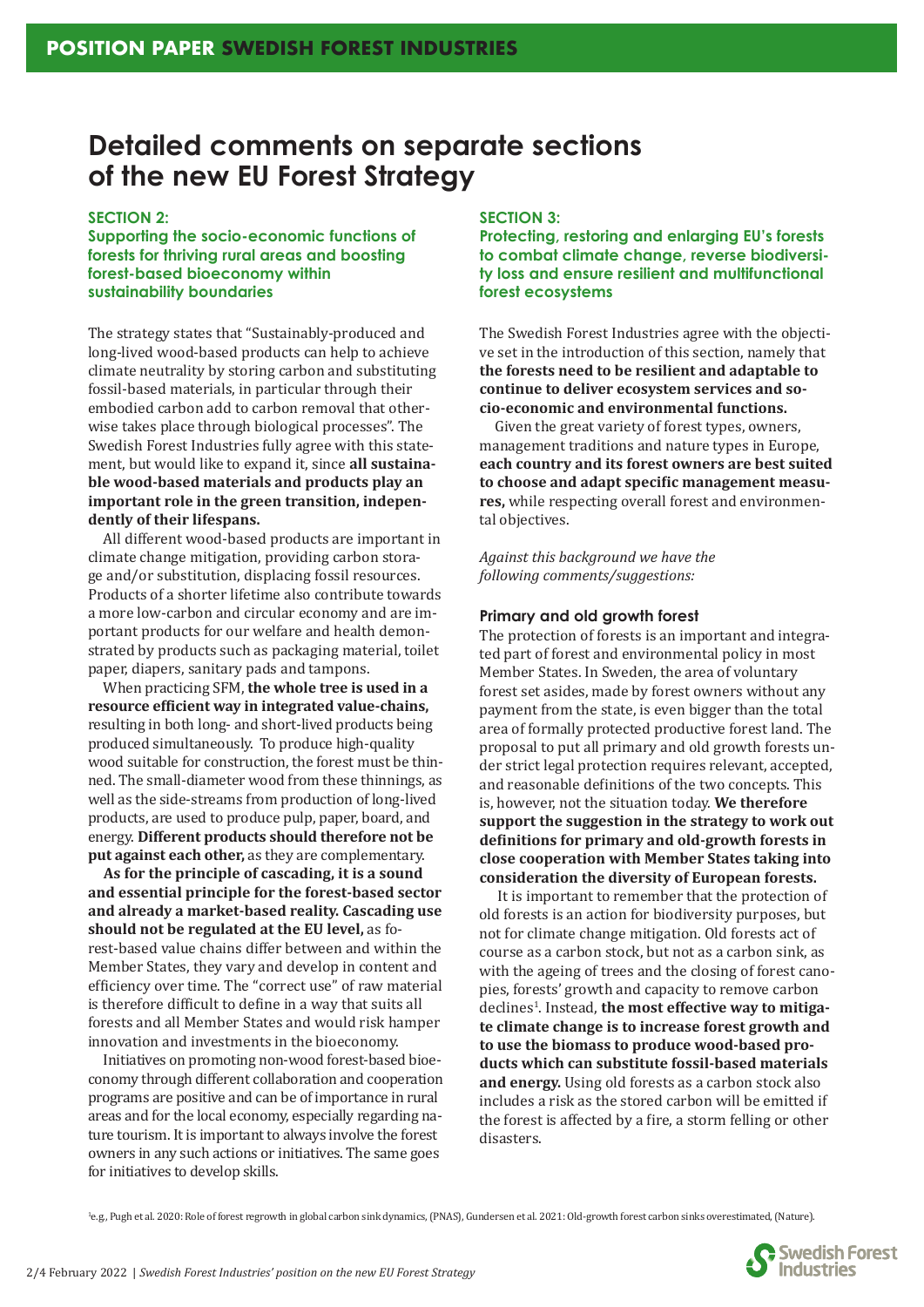#### **Forest restoration**

Sustainable forest management practices that preserve and restore biodiversity, promote the growth of vital and resilient forests, and develop recreational and social values are cornerstones of Swedish forest policy. **We therefore welcome the emphasis in the strategy on the need for further restoration and nature conservation management, mainly in set aside areas.** In this context, we want to highlight that any EU restoration policy development must be based on the recognition that we have a great variety of forests in Europe. A one-size-�its-all solution does not exist; instead, adjustments for local and regional variations are a must. Member State lead on work related to restoration and forest management practices must be acknowledged.

#### **Forest management practices**

The strategy points out "good" and "bad" forest practices respectively, where continuous-cover forestry is an example of good practice, and clear-cutting is an example of bad practice. Forest experts, however, agree that it is not possible, to define such "good" **and "bad" practices without taking into account the context, e.g. the type of forest, the climate zone, history of natural diseases, risk of forest �ires, etc.** The Swedish Forest Industries are therefore convinced that an EU forest strategy, in full respect of the subsidiarity principle and Member States competence as regards forestry, cannot determine these practices and should instead focus on the overall objectives. The day-today forest management practices should be left to the national level in line with the EU Treaties.

In the early 1990s, production and environmental objectives were given equal weight in the Swedish forest legislation and clear-cutting has been aligned with high environmental standards for promoting biodiversity. Nordic forests are today managed with the highest environmental concerns and nature-based methods, resulting in a positive development for biodiversity. The Swedish Forest Act requires for example that deadwood is preserved and created to promote wood-living insects. The **positive impacts of the clear-cutting practice on biodiversity** include increased amounts of deadwood, increased share of deciduous trees, and promoting flora and fauna that prefer open, sun-exposed habitats. These impacts are apparent in national statistics and scientific reports.

Additionally, **there is a biological basis for the clear-cutting practice related to the ecological structure and function of boreal forest ecosystems,** being characterised by slow growth, i.e., low productivity, and nitrogen de�iciency. To promote forest growth, nitrogen needs to be mobilised, which happens via disturbance to the soil and the ecosystem. Clear-cutting is one such way of disturbing the ecosystem and thus, a way to promote tree growth in boreal forests.

#### **Sustainable Forest Management**

The strategy suggests that the Commission together with Member States should identify additional indicators as well as thresholds or ranges for sustainable forest management concerning forest ecosystem conditions, such as health, biodiversity and climate objectives. We believe that **starting a parallel process to Forest Europe on SFM would be counterproductive.** 

Within Forest Europe, to which EU and 46 European countries are signatories, comprehensive indicators and criteria for SFM already exist and are continuously developed. Its agreed guidelines and 45 criteria and indicators have been developed together with academics, non-governmental organizations, and Member State experts. The indicators allow for regional and local interpretations and adaptations and are both quantitative and qualitative. This ensures that target-setting for SFM can be evaluated – but the criteria are also general enough to ensure wide applicability.

The most important aspect of SFM is that it is adaptable and continuously developed. This is acknow-ledged in Forest Europe's first indicator for SFM: an active national forest programme (NFP) or equiva-lent. At the same time, Forest Europe is in itself an arena for developing SFM between its signatory countries and the EU. **By-passing Forest Europe with, for example, EU legislation in the development of SFM risks reducing national con- �idence in common policy development in Europe.** Developing new criteria, indicators and quantified thresholds for sustainable forest management is the responsibility of Member States. The Commission is very welcome to support and contribute to that work, instead of developing a separate process.